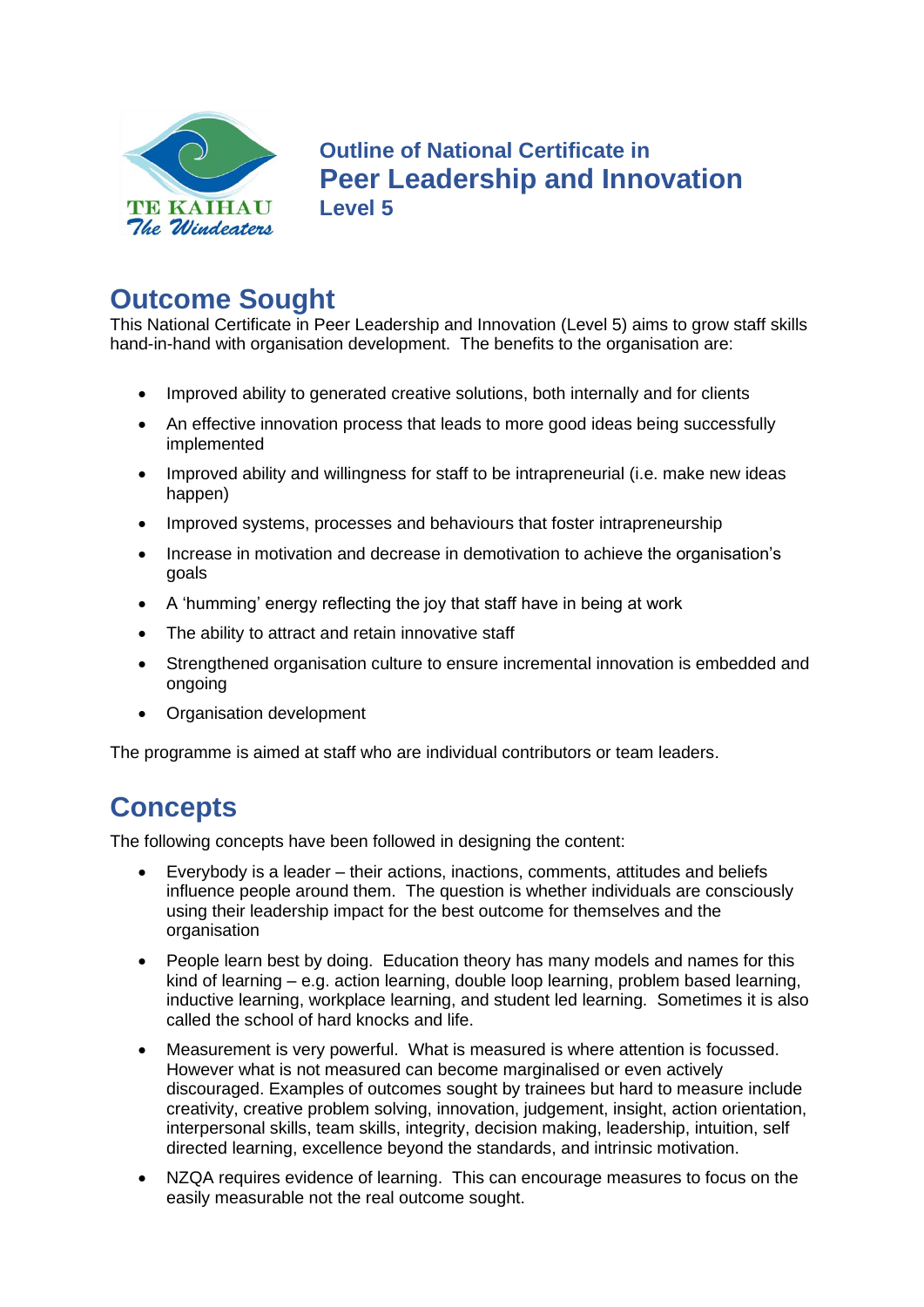- In all of the unit standards I looked at which might relate to fostering innovation there was a focus on setting plans and measuring against the plans. Having worked on 2,500 business plans I can confidently say that extensive planning reduces the probability of successful innovation. It is not the way people actually think and behave around making ideas happen. Certainly there is some planning but this occurs hand in glove with doing. This is similar to the way parents raise their children – there is some planning about how to be good parents and manage issues, but this occurs in tandem with being parents. Innovation has an identical mindset – love for an idea, a dream to do a great job, roll the sleeves up to make it happen, learn along the way, reflect and get better.
- Another qualification is needed at a higher level for managers and senior managers seeking to develop the organisation's processes and systems to foster innovation. It is not covered in this report.

# **Content**

Below are some suggested unit standards for a level 5.

# *Understand organisation*

- Induction
- Understand vision and goals of the organisation
- Understand the goals and objectives for your part of the organisation
- Understand how your work impacts on the organisation's vision and goals

## *Contribute to organisation goal setting*

- Understand how to write goals
- Develop goals and objectives for your own work area that feed into the organisation's stated vision
- Effectively contribute to the organisation's goal setting process

## *Set personal development challenges*

- Using a system like Lominger or [www.managementfocus.org.nz](http://www.managementfocus.org.nz/) to identify your personal strengths and challenges.
- Compare and discuss your conclusions with those of your manager
- Agree with your manager on three personal development challenges
- Set plan for improvement with your manager
- Report on progress

## *Māori tikanga*

- Take unit standards in Māori tikanga
- Demonstrate how you have incorporated an aspect of tikanga into your own role.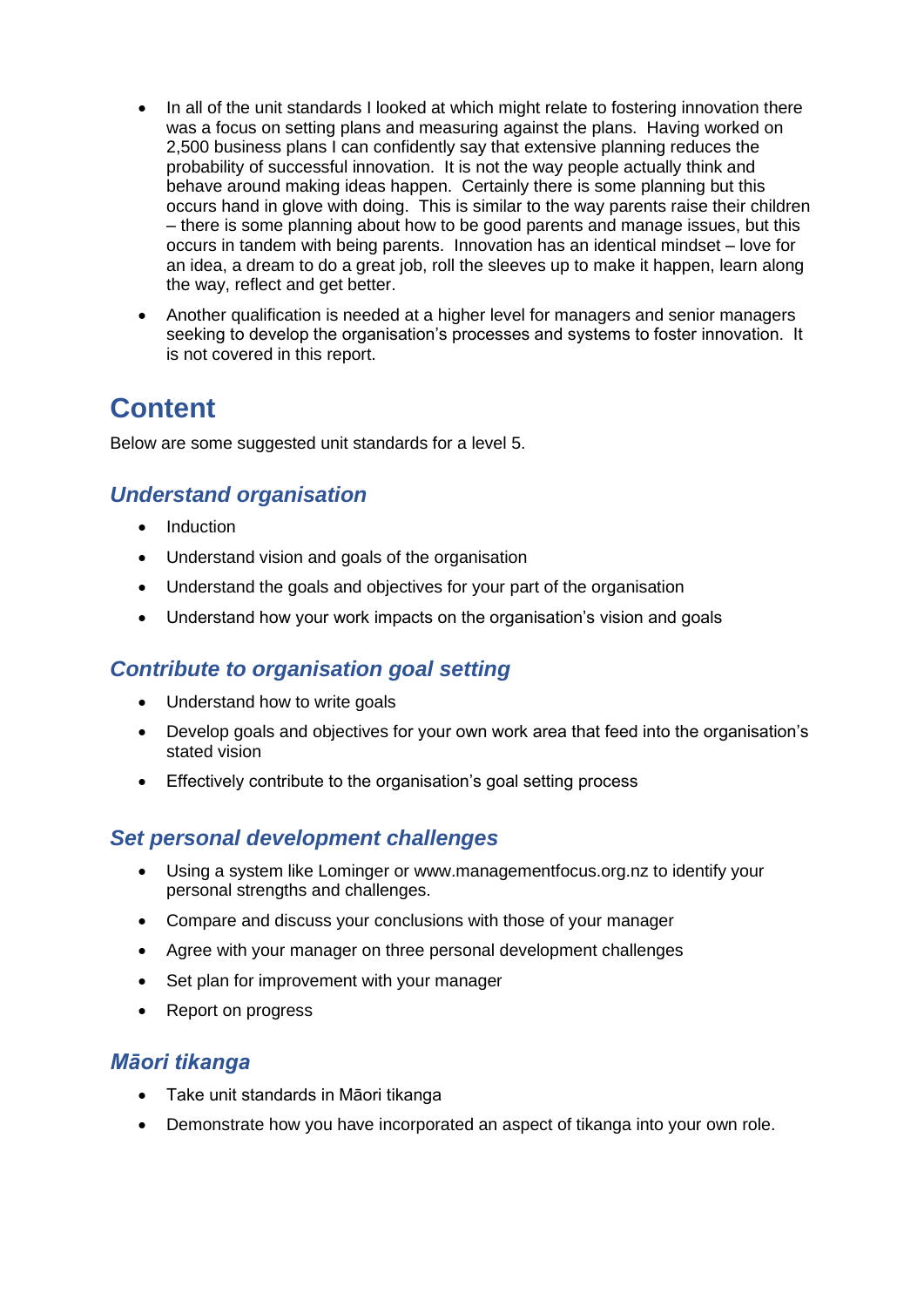# *Make an idea or project happen*

- Define the project or idea
- Describe the vision and desired outcome
- Describe how you built support for your idea with stakeholders and colleagues
- Describe the action steps you took to make the idea happen
- Reflect on the progress made, what worked well, what you would have done differently, and what you learnt
- Describe how your idea or project is making a difference

## *Debrief client engagement*

- Organise a debrief workshop with a client and other stakeholders (the client may be internal or external)
- Demonstrate active listening skills
- Demonstrate skills to probe for issues and insights
- Demonstrate application of a solution focused group process
- Demonstrate skills to jointly work with a client and stakeholders to identify solutions
- Show evidence of implementing findings from the workshop

# *Signature strengths*

Research shows that people who apply their signature strengths most often in the most ways are more successful at improving their weaknesses than those who focus on their weaknesses. Educationalists and social workers call this a strengths-based approach

- Demonstrate how your work has made an impact or caused a change to internal or external clients
- Identify what is unique about you and your way of working that led to these changes
- Identify your signature strengths using the [www.authentichappiness.org](http://www.authentichappiness.org/) website
- Design your job to express your signature strengths most often in the most ways

# *Creativity*

- Identify an issue in your workplace that requires a creative solution
- Demonstrate the use of at least five creativity techniques to generate creative solutions

# *Experience a new perspective*

- Discuss with colleagues their roles and how it impacts on your work
- Undertake a temporary secondment to another part of the organisation or to a stakeholder's organisation
- Reflect on how this perspective may influence your work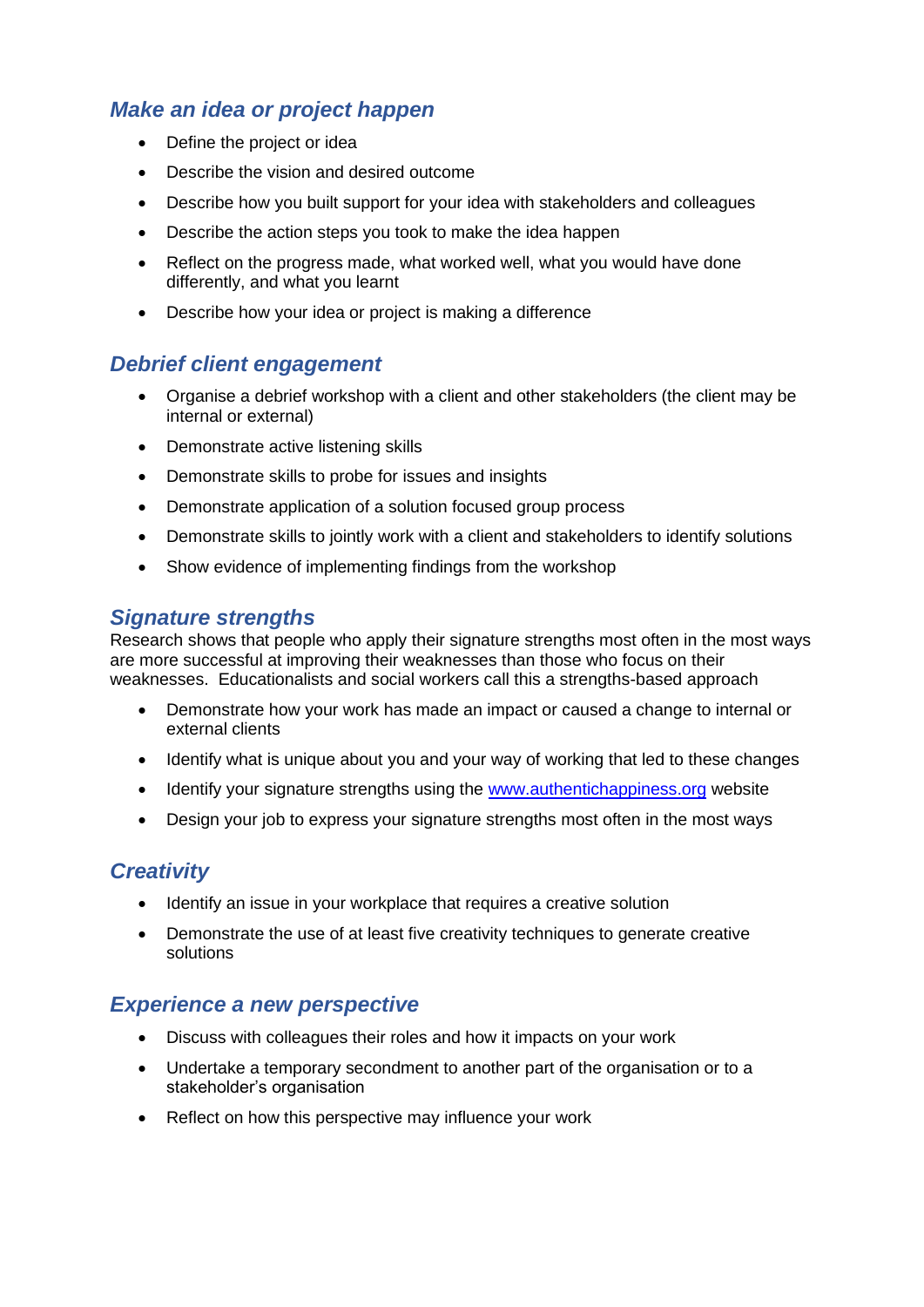# *Cross-cultural management*

- Enrol in the Global Enterprise Experience to be a team member in an international virtual team of eight people from six to eight countries designing a social enterprise to address a UNSDG (www.geebiz.org)
- Complete all requirements for the Global Enterprise Experience including the peerleadership self-evaluation, team report, personal reflection on peer-leadership, and 360-degree feedback of colleagues.

# *Peer leadership*

- Identify a project or issue that you seek to influence a colleague or manager
- Develop and implement a strategy to influence your colleagues or manager
- Demonstrate interpersonal skills that leads to engagement
- Demonstrate role modeling
- Reflect on what worked, what did not work, and what you might do differently next time

# *Peer coaching*

- Develop an agreement for reciprocal peer coaching with a colleague
- Demonstrate capability for being present for your colleague
- Demonstrate capability for being concerned and interested in your colleague
- Demonstrate capability to inspire and encourage
- Demonstrate capability to apply active listening and insightful questioning skills
- Demonstrate capability to constructively receive coaching input

## *Redesign process*

- Redesign a process to enhance your organisation's efficiency
- Implement the process
- Evaluate the effectiveness of the new process, including comments from stakeholders
- Modify the process as necessary

## *Communicate to influence*

- Identify an issue that needs to be carefully communicated
- Develop and understanding of your audience's point of view
- Develop a plan for the message and medium that best suits your audience to influence them
- Craft your communication to influence
- Debrief the interaction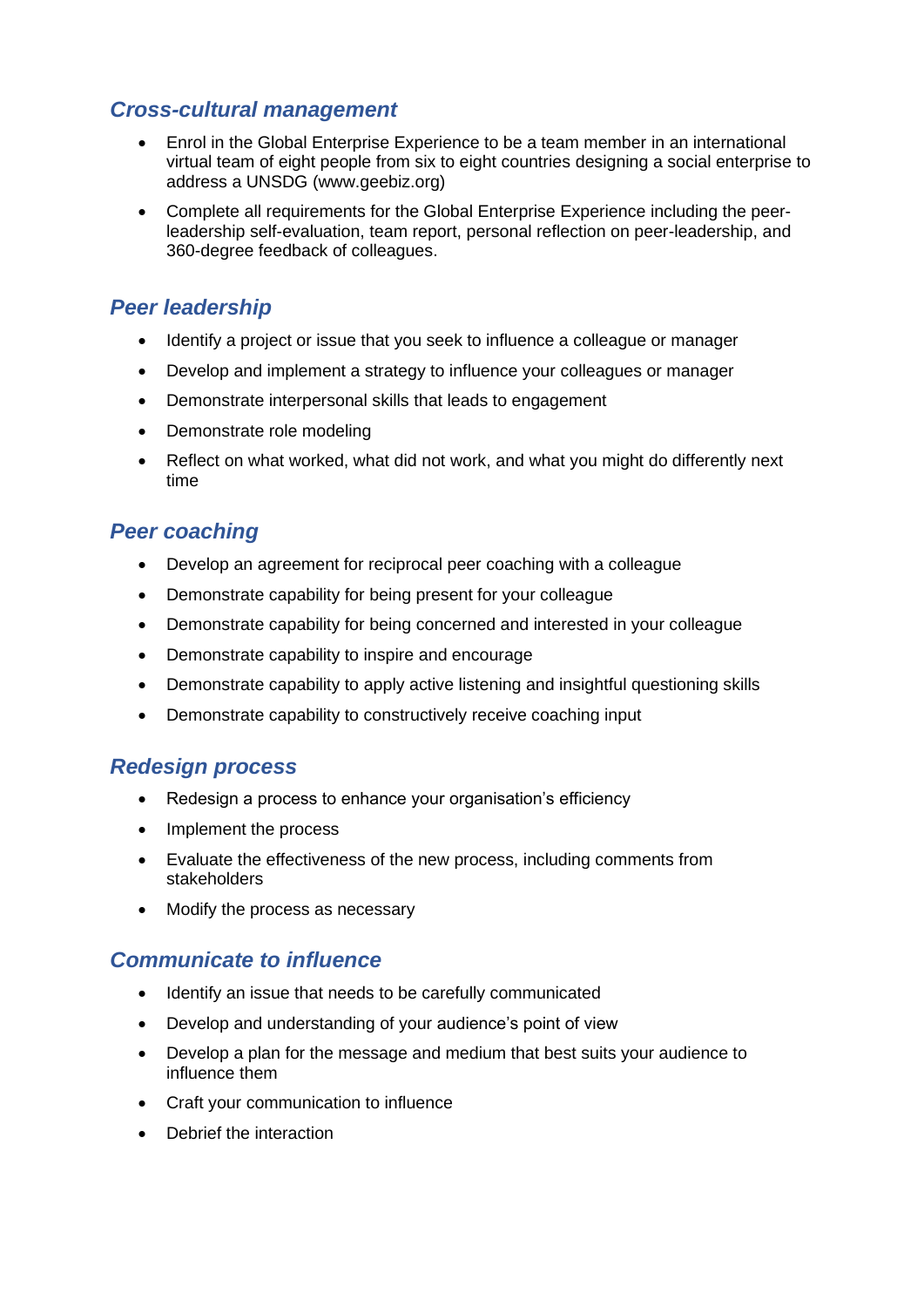# *4 th Industrial Revolution*

- Exponential technologies are those whose performance per dollar are likely to double every one to two years, so after 10 years the performance would increase up to 16,000 fold. Examples include computing, robotics, 3D printing, genetics, artificial intelligence, biotech, nanotech, neuroscience, drones, blockchains, digital money, plant-based meat, facial coding, electric cars, batteries and solar power. Develop an understanding of the impact of these changes are likely to have on business and society
- Develop scenarios for how you think exponential technologies and/or their societal impacts may impact your industry, organisation and jobs in your work team in ten years
- Present your ideas to your colleagues
- Lead a discussion on the impacts of the  $4<sup>th</sup>$  industrial revolution

## *UN Sustainable Development Goals*

- Understand the 17 UN Sustainable Development Goals that have been adopted by all UN member states.
- Identify goals that have relevance to your organisation
- Identify possible actions your organisation and/or work team could take to address the goals
- Present your ideas to your colleagues
- Lead a discussion on the UN Sustainable Development Goals

# *Covid-19 Impacts*

- Understand the projections for Covid-19 and its impacts, both positive and negative, on business, society and the environment
- Identify impacts that have relevance to your organisation, work team and/or
- Identify possible actions your organisation and/or work team could take to thrive in an economy and society affected by the pandemic
- Present your ideas to your colleagues
- Lead a discussion on constructive responses to the pandemic

## *Transition to low emissions living*

- Understand the projections for climate change and its impacts on business, society and the environment
- Understand the issues and options for transitioning to low emissions living
- Identify low emissions living issues and options that have relevance to your organisation, work team and/or your job
- Identify possible actions your organisation, work team and/or yourself in your job could take to transition to low emissions living
- Present your ideas to your colleagues
- Lead a discussion on constructive responses to transitioning to low emissions living